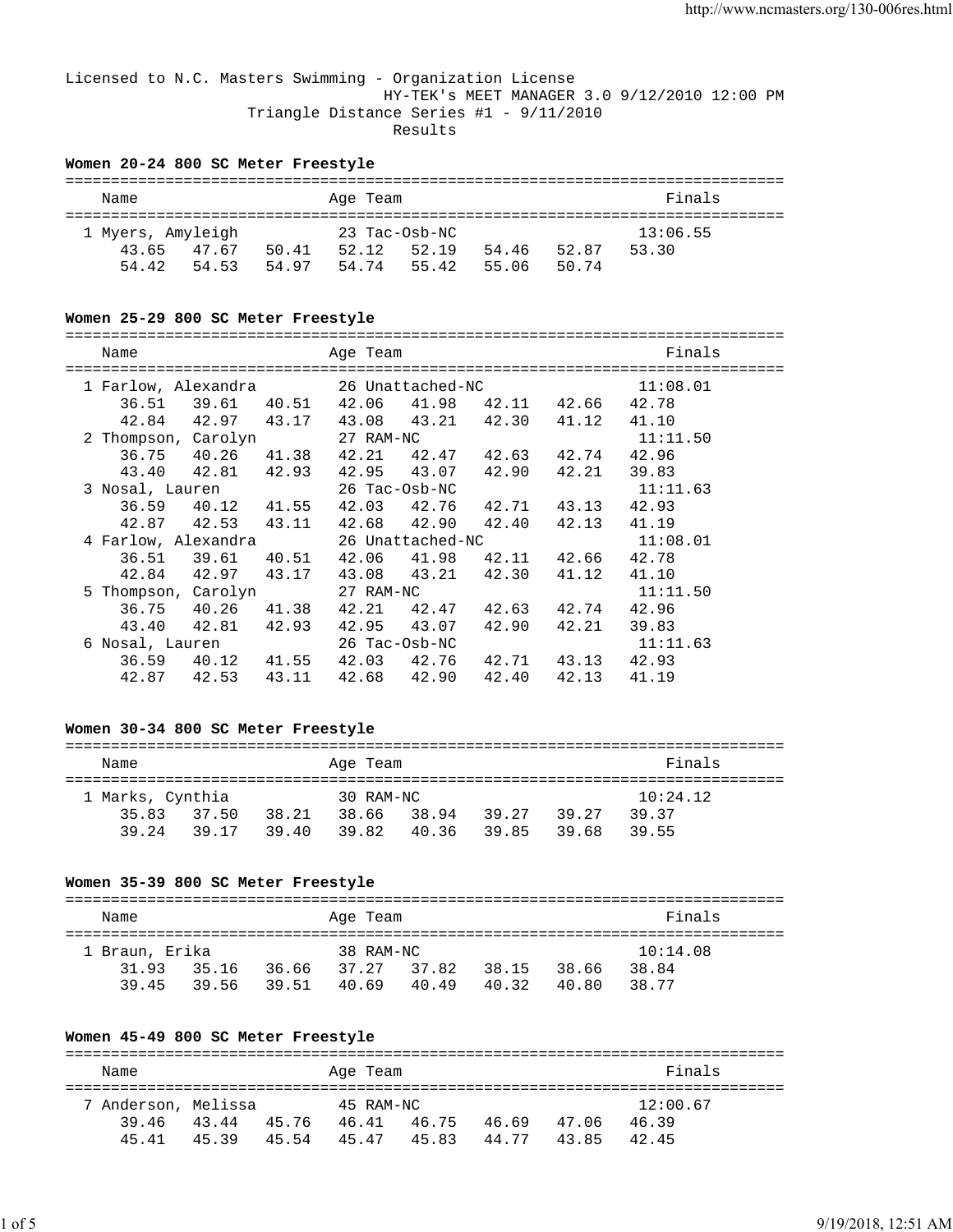# **Women 50-54 800 SC Meter Freestyle**

| Name              |       |       | Age Team   |       |       |       | Finals   |  |
|-------------------|-------|-------|------------|-------|-------|-------|----------|--|
| 1 Fisher, Barbara |       |       | 51 NCMS-NC |       |       |       | 11:55.04 |  |
| 38.08             | 41.90 | 43.74 | 43.46      | 44.39 | 44.61 | 46.01 | 45.76    |  |
| 45.70             | 4646  | 46.13 | 46.44      | 46.29 | 45 78 | 45 78 | 44 51    |  |

++++++++++++++++++++++++++++++++++++++++++++++++++++++++++++++++++++++++++++++

# **Women 45-49 1500 SC Meter Freestyle**

| Name                    | Age Team       | Finals                  |
|-------------------------|----------------|-------------------------|
|                         |                |                         |
| 1 Dyke, Anne            | 46 RAM-NC      | 25:19.94                |
| 49.35 1:45.92<br>42.37  | 51.67<br>51.26 | 50.82<br>51.43<br>52.17 |
| 50.29<br>49.45<br>50.78 | 52.40<br>49.87 | 50.41                   |
| 51.36<br>51.51<br>50.43 | 51.41<br>50.94 | 50.89<br>50.17<br>50.80 |
| 50.81<br>52.04<br>51.15 | 51.82<br>50.32 | 47.28                   |

#### ++++++++++++++++++++++++++++++++++++++++++++++++++++++++++++++++++++++++++++++

#### **Men 25-29 800 SC Meter Freestyle**

| Name            |       |       | Age Team   |       |       |       | Finals   |  |
|-----------------|-------|-------|------------|-------|-------|-------|----------|--|
| 1 King, Patrick |       |       | 26 NCMS-NC |       |       |       | 13:05.37 |  |
| 41 59           | 44.90 | 47.73 | 49.60      | 50.35 | 51.34 | 51.01 | 49.37    |  |
| 53 47           | 49.56 | 50.51 | 52.15      | 50.02 | 50.32 | 48 31 | 45 14    |  |

#### **Men 30-34 800 SC Meter Freestyle** 9:39.91

| Name               |       | Age Team   |       |       |       | Finals   |  |
|--------------------|-------|------------|-------|-------|-------|----------|--|
| 1 Viamonte, Malvin |       | 32 YOTA-NC |       |       |       | 9:39.91  |  |
| 34.73<br>31.92     | 36.04 | 35.47      | 35.95 | 36.68 | 36.70 | 36.83    |  |
| 36.56<br>36.79     | 37.52 | 37.05      | 37.29 | 37.02 | 36.97 | 36.39    |  |
| 2 Porco, Filippo   |       | 33 DUKE-NC |       |       |       | 10:55.56 |  |
| 33.57<br>38.32     | 39.82 | 40.65      | 41.18 | 41.55 | 42.24 | 42.15    |  |
| 42.17<br>42.48     | 42.44 | 42.41      | 42.68 | 42.20 | 41.60 | 40.10    |  |

|                 |                | Men 65-69 800 SC Meter Freestyle |                |           |                | 9:39.91        |                |                |
|-----------------|----------------|----------------------------------|----------------|-----------|----------------|----------------|----------------|----------------|
| Name            |                |                                  |                | Age Team  |                |                |                | Finals         |
| 1 Delong, Harry |                |                                  |                | 67 RAM-NC |                |                |                | 13:42.89       |
| 45.93<br>52.51  | 49.71<br>52.32 | 50.59<br>52.73                   | 51.21<br>52.78 |           | 51.67<br>52.34 | 51.06<br>52.40 | 51.51<br>52.25 | 52.70<br>51.18 |

+++++++++++++++++++++++++++++++++++++++++++++++++++++++++++++++++++++++++++++++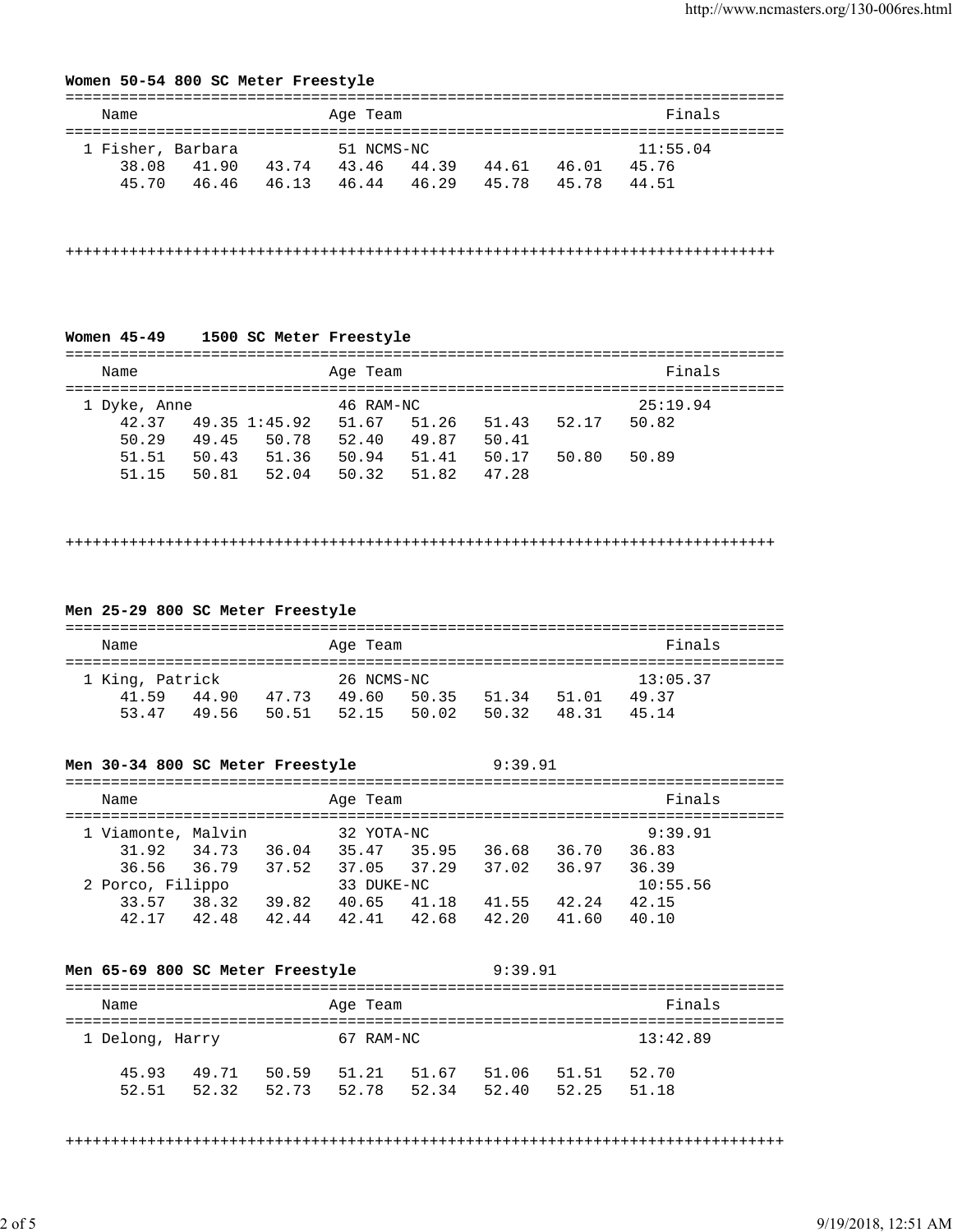# **Men 20-24r 1500 SC Meter Freestyle**

| Name            |       |       | Age Team  |       |       |       | Finals   |
|-----------------|-------|-------|-----------|-------|-------|-------|----------|
|                 |       |       |           |       |       |       |          |
| 1 Hogg, Michael |       |       | 23 RAM-NC |       |       |       | 17:48.02 |
| 31.43           | 34.14 | 35.07 | 35.25     | 35.43 | 35.40 | 35.71 | 36.00    |
| 35.94           | 35.71 | 36.44 | 35.92     | 35.80 | 35.88 | 35.96 | 35.87    |
| 36 15           | 36.49 | 36.09 | 35.32     | 36.41 | 36.07 | 36.05 | 36.46    |

**Men 25-29 1500 SC Meter Freestyle** 9:39.91

| Name               |       |       | Age Team |                  |       |       | Finals   |  |
|--------------------|-------|-------|----------|------------------|-------|-------|----------|--|
| 1 Wall, Derek      |       |       |          | $26$ Tac-Osb-NC  |       |       | 20:42.95 |  |
| 36.00              | 39.92 | 41.06 | 41.85    | 40.88            | 40.50 | 41.33 | 40.72    |  |
| 41.30              | 41.02 | 41.14 | 41.29    | 42.30            | 41.91 | 41.87 | 41.87    |  |
| 42.23              | 42.70 | 42.11 | 42.78    | 42.95            | 41.58 | 41.83 | 42.28    |  |
| 42.95              | 42.28 | 42.66 | 41.87    | 41.79            | 37.98 |       |          |  |
| 2 Guerriero, Cesar |       |       |          | 28 Unattached-NC |       |       | 21:09.07 |  |
| 37.20              | 40.72 | 41.64 | 41.90    | 41.56            | 41.17 | 41.76 | 41.02    |  |
| 41.28              | 41.51 | 41.20 | 41.14    | 40.66            | 41.36 | 39.89 | 42.20    |  |
|                    |       |       |          |                  |       |       |          |  |

**Men 55-59 1500 SC Meter Freestyle** 9:39.91

| Name            |                               |  | Age Team |  |           |       |                               | Finals   |  |  |  |
|-----------------|-------------------------------|--|----------|--|-----------|-------|-------------------------------|----------|--|--|--|
|                 |                               |  |          |  |           |       |                               |          |  |  |  |
| 1 Miller, Jamie |                               |  |          |  | 56 TMS-NC |       |                               | 29:58.28 |  |  |  |
|                 | 56.95 1:02.03 1:02.84         |  |          |  |           |       | $1:00.73$ 1:02.79 1:04.22     |          |  |  |  |
|                 | $1:03.96$ $1:00.39$ $1:05.17$ |  |          |  |           |       | $1:03.82$ $1:03.35$ $1:05.76$ |          |  |  |  |
|                 | $1:00.45$ $1:04.23$           |  |          |  | 1:03.45   |       | 58.74 1:00.53 1:00.39         |          |  |  |  |
| 1:02.18         |                               |  | 1:01.50  |  | 59.18     | 56.43 |                               |          |  |  |  |

#### **+++++++++++++++++++++++++++++++++++++++++++++++++++++++++++++++++++++++++++**

### **RESULTS BY FINISH**

#### **Women 19 & Over 800 SC Meter Freestyle**

|   | Name                |                             |       | Age Team      |                  |       |       | Finals   |
|---|---------------------|-----------------------------|-------|---------------|------------------|-------|-------|----------|
|   |                     | =========================== |       |               |                  |       |       |          |
|   | 1 Braun, Erika      |                             |       | 38 RAM-NC     |                  |       |       | 10:14.08 |
|   | 31.93               | 35.16                       | 36.66 | 37.27         | 37.82            | 38.15 | 38.66 | 38.84    |
|   | 39.45               | 39.56                       | 39.51 | 40.69         | 40.49            | 40.32 | 40.80 | 38.77    |
|   | 2 Marks, Cynthia    |                             |       | 30 RAM-NC     |                  |       |       | 10:24.12 |
|   | 35.83               | 37.50                       | 38.21 | 38.66         | 38.94            | 39.27 | 39.27 | 39.37    |
|   | 39.24               | 39.17                       | 39.40 | 39.82         | 40.36            | 39.85 | 39.68 | 39.55    |
|   | 3 Farlow, Alexandra |                             |       |               | 26 Unattached-NC |       |       | 11:08.01 |
|   | 36.51               | 39.61                       | 40.51 | 42.06         | 41.98            | 42.11 | 42.66 | 42.78    |
|   | 42.84               | 42.97                       | 43.17 | 43.08         | 43.21            | 42.30 | 41.12 | 41.10    |
| 4 | Thompson, Carolyn   |                             |       | 27 RAM-NC     |                  |       |       | 11:11.50 |
|   | 36.75 40.26         |                             | 41.38 | 42.21 42.47   |                  | 42.63 | 42.74 | 42.96    |
|   | 43.40               | 42.81                       | 42.93 | 42.95         | 43.07            | 42.90 | 42.21 | 39.83    |
|   | 5 Nosal, Lauren     |                             |       | 26 Tac-Osb-NC |                  |       |       | 11:11.63 |
|   | 36.59               | 40.12                       | 41.55 | 42.03         | 42.76            | 42.71 | 43.13 | 42.93    |
|   | 42.87               | 42.53                       | 43.11 | 42.68         | 42.90            | 42.40 | 42.13 | 41.19    |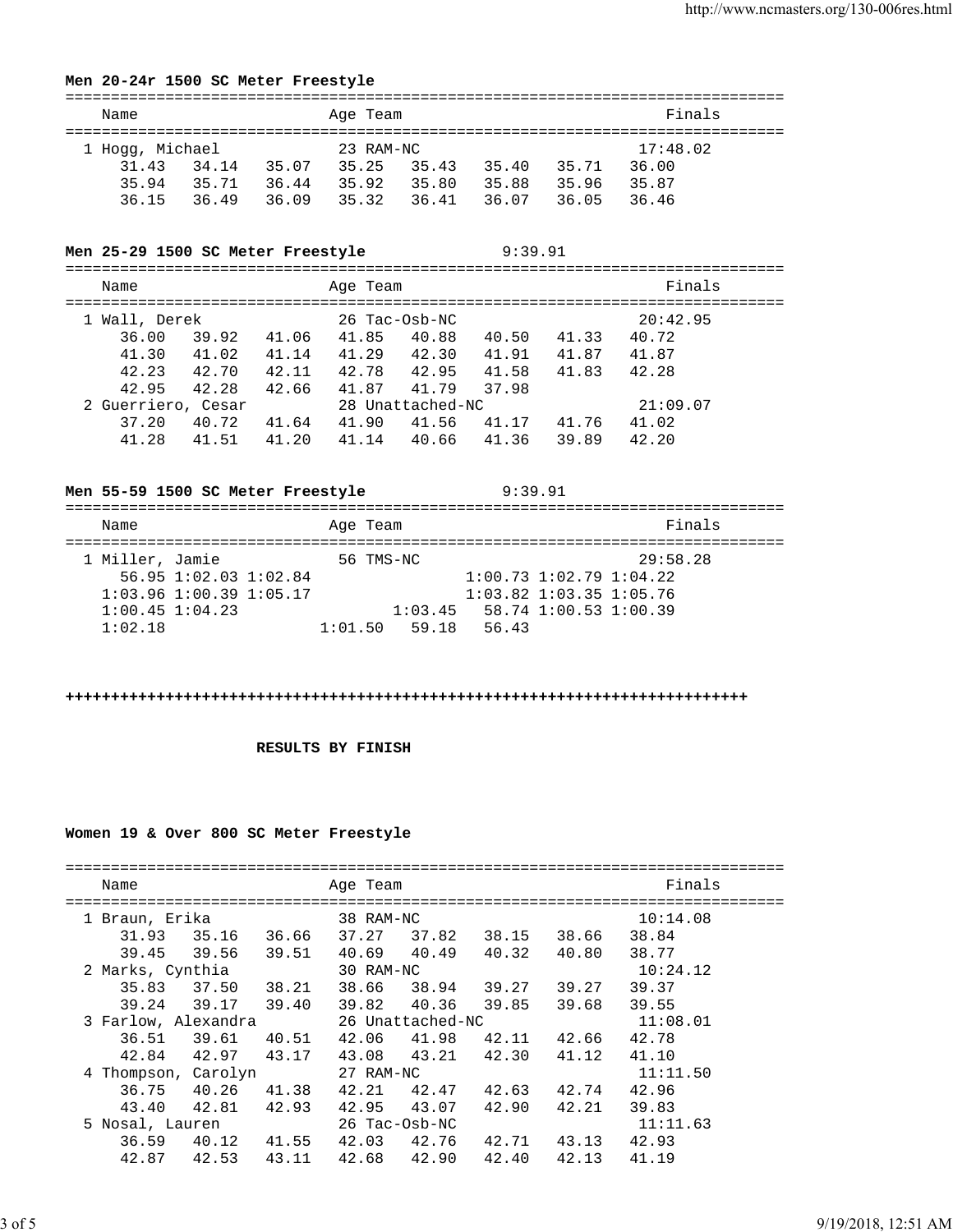| 6 Fisher, Barbara   |       |       | 51 NCMS-NC    |       |       |       | 11:55.04 |
|---------------------|-------|-------|---------------|-------|-------|-------|----------|
| 38.08               | 41.90 | 43.74 | 43.46         | 44.39 | 44.61 | 46.01 | 45.76    |
| 45.70               | 46.46 | 46.13 | 46.44         | 46.29 | 45.78 | 45.78 | 44.51    |
| 7 Anderson, Melissa |       |       | 45 RAM-NC     |       |       |       | 12:00.67 |
| 39.46               | 43.44 | 45.76 | 46.41         | 46.75 | 46.69 | 47.06 | 46.39    |
| 45.41               | 45.39 | 45.54 | 45.47         | 45.83 | 44.77 | 43.85 | 42.45    |
| 8 Myers, Amyleigh   |       |       | 23 Tac-Osb-NC |       |       |       | 13:06.55 |
| 43.65               | 47.67 | 50.41 | 52.12         | 52.19 | 54.46 | 52.87 | 53.30    |
| 54.42               | 54.53 | 54.97 | 54.74         | 55.42 | 55.06 | 50.74 |          |

**Women 19 & Over 1500 SC Meter Freestyle**

=============================================================================== Name **Age Team Age Team Age Team Age Team Age Team Pinals** =============================================================================== 1 Dyke, Anne 46 RAM-NC 25:19.94 42.37 49.35 1:45.92 51.67 51.26 51.43 52.17 50.82 50.29 49.45 50.78 52.40 49.87 50.41 51.51 50.43 51.36 50.94 51.41 50.17 50.80 50.89 51.15 50.81 52.04 50.32 51.82 47.28

### **Men 19 & Over 800 SC Meter Freestyle**

===============================================================================

| Name               |       |       | Age Team   |       |       |       | Finals   |
|--------------------|-------|-------|------------|-------|-------|-------|----------|
| 1 Viamonte, Malvin |       |       | 32 YOTA-NC |       |       |       | 9:39.91  |
| 31.92              | 34.73 | 36.04 | 35.47      | 35.95 | 36.68 | 36.70 | 36.83    |
| 36.56              | 36.79 | 37.52 | 37.05      | 37.29 | 37.02 | 36.97 | 36.39    |
| 2 Porco, Filippo   |       |       | 33 DUKE-NC |       |       |       | 10:55.56 |
| 33.57              | 38.32 | 39.82 | 40.65      | 41.18 | 41.55 | 42.24 | 42.15    |
| 42.17              | 42.48 | 42.44 | 42.41      | 42.68 | 42.20 | 41.60 | 40.10    |
| 3 King, Patrick    |       |       | 26 NCMS-NC |       |       |       | 13:05.37 |
| 41.59              | 44.90 | 47.73 | 49.60      | 50.35 | 51.34 | 51.01 | 49.37    |
| 53.47              | 49.56 | 50.51 | 52.15      | 50.02 | 50.32 | 48.31 | 45.14    |
| 4 Delong, Harry    |       |       | 67 RAM-NC  |       |       |       | 13:42.89 |
| 45.93              | 49.71 | 50.59 | 51.21      | 51.67 | 51.06 | 51.51 | 52.70    |
| 52.51              | 52.32 | 52.73 | 52.78      | 52.34 | 52.40 | 52.25 | 51.18    |
|                    |       |       |            |       |       |       |          |

#### **Men 19 & Over 1500 SC Meter Freestyle**

| Name                |             | ===============               | Age Team |                                 |       |                               | Finals      |  |
|---------------------|-------------|-------------------------------|----------|---------------------------------|-------|-------------------------------|-------------|--|
| 1 Hogg, Michael     |             |                               |          | 23 RAM-NC                       |       |                               | 17:48.02    |  |
|                     |             | 31.43 34.14 35.07             | 35.25    | 35.43                           |       | 35.40 35.71 36.00             |             |  |
|                     | 35.94 35.71 | 36.44                         | 35.92    | 35.80                           | 35.88 | 35.96                         | 35.87       |  |
|                     | 36.15 36.49 | 36.09                         |          | 35.32 36.41                     |       | 36.07 36.05                   | 36.46       |  |
|                     | 35.83 36.28 | 34.98                         |          | 36.52 34.41                     | 35.01 |                               |             |  |
| 2 Wall, Derek       |             |                               |          | 26 Tac-Osb-NC                   |       |                               | 20:42.95    |  |
| 36.00               | 39.92       | 41.06                         |          | 41.85 40.88                     | 40.50 | 41.33                         | 40.72       |  |
| 41.30               | 41.02       | 41.14                         |          | 41.29 42.30                     | 41.91 | 41.87                         | 41.87       |  |
|                     | 42.23 42.70 | 42.11                         |          | 42.78 42.95                     | 41.58 | 41.83                         | 42.28       |  |
| 42.95               | 42.28       | 42.66                         |          | 41.87 41.79                     | 37.98 |                               |             |  |
| 3 Guerriero, Cesar  |             |                               |          | 28 Unattached-NC                |       |                               | 21:09.07    |  |
| 37.20               | 40.72       | 41.64                         |          | 41.90 41.56                     |       | 41.17 41.76                   | 41.02       |  |
| 41.28               | 41.51       | 41.20                         |          | 41.14 40.66                     |       | 41.36 39.89                   | 42.20       |  |
| 43.35               | 43.10       | 43.58                         |          | 43.12 43.98 43.24               |       |                               | 43.17 43.74 |  |
|                     |             | 43.47 43.55 43.35             |          | 43.74 43.39 48.08               |       |                               |             |  |
| 4 Miller, Jamie     |             |                               |          | 56 TMS-NC                       |       |                               | 29:58.28    |  |
|                     |             | 56.95 1:02.03 1:02.84         |          |                                 |       | $1:00.73$ $1:02.79$ $1:04.22$ |             |  |
|                     |             | $1:03.96$ $1:00.39$ $1:05.17$ |          |                                 |       | $1:03.82$ $1:03.35$ $1:05.76$ |             |  |
| $1:00.45$ $1:04.23$ |             |                               |          | $1:03.45$ 58.74 1:00.53 1:00.39 |       |                               |             |  |
| 1:02.18             |             |                               |          | $1:01.50$ 59.18 56.43           |       |                               |             |  |